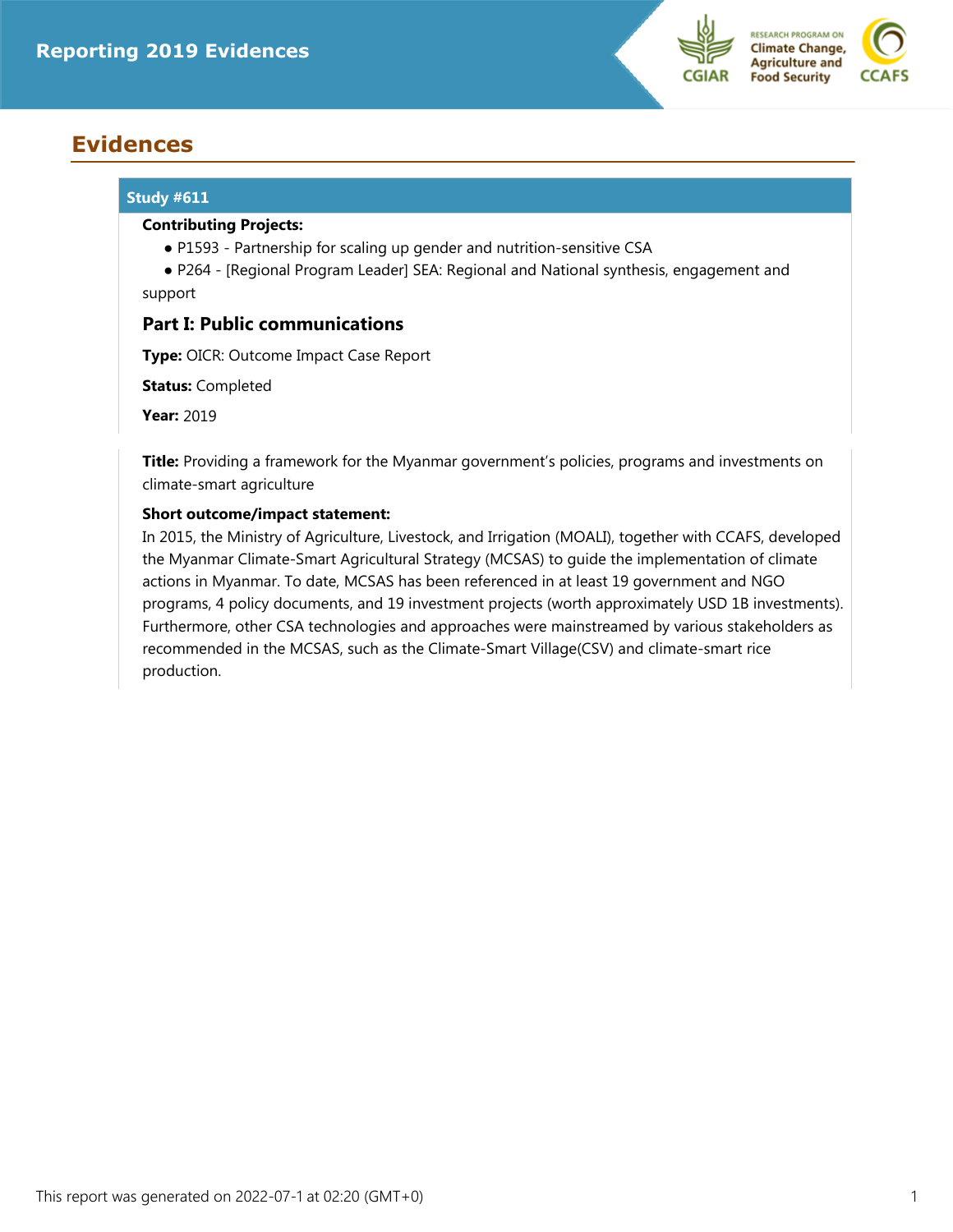



#### **Outcome story for communications use:**

Working together to provide a framework for implementing Climate-Smart Agriculture(CSA) in Mynamar, MOALI (then MOAI) together with CCAFS, IRRI and Yezin Agriculture University (YAU) launched the MCAS in 2015. Since then, the document has been downloaded more than 10,000 times. Since 2016, the MCSAS has been referenced in the development of technical, policy and investment conditions to achieve sustainable agricultural development. This includes about 19 investment projects approximately USD1 B in funding.

Departments under MOALI have used MCSAS to guide CSA investment in the country. The Department of Agriculture implemented two national-level CSA project on green water management and nitrogen use efficiency management in line with the Regional Trusts of MCSAS. It is currently implementing a five-year program on land resource evaluation covering the Central Dry Zone of Myanmar. The Department of Agriculture Research implemented 13 projects focusing on the MCSAS' adaptation and mitigation priority programs, where one on Climate-Friendly Agribusiness Value Chain having funds of USD 64.92 M from the Asian Development Bank and UN Food and Agriculture Organization (FAO). The Department of Rural Development implemented the "Resilient Communities Development Project" for USD230 M covering 7,000 villages in 17 selected townships to promote rural livelihood improvement through CSA practices. The International Development Research Center(IDRC) also provided the International Institute of Rural Reconstruction's (IIRR) USD500,000 to implement the CSV project in Myanmar.

The national plans addressing climate change and food security implemented by MOALI and the Ministry of Environment and Natural Resources and Conservation based on MCSAS include: the Myanmar Agriculture Development and Investment Plan, Myanmar Climate Change Master Plan, Myanmar Climate Change Policy; and Myanmar Climate Change Strategy.

MCSAS also influenced programs of international and national organizations related to climate change in agriculture. The FAO project on Sustainable Cropland and Forest Management used the MCSAS in preparing CSA handbooks for the Farmer Field School and the undergraduate and post-graduate CSA curriculum at YAU. The National Climate-Smart Agriculture Center of YAU was established in 2018, funded by FAO and the Global Environment Facility, to coordinate CSA initiatives. The Myanmar Climate Change Alliance, which is funded by the European Union and implemented by UN-Habitat and UN Environment, developed the Climate-Smart Rice Production Manual with IRRI and CCAFS. Lastly, the WorldBank's study on managing El Niño and La Niña in Myanmar's agriculture also referred to MCSAS.

### **Links to any communications materials relating to this outcome:**

- https://hdl.handle.net/10568/69091
- https://hdl.handle.net/10568/106513
- https://ccafs.cgiar.org/news/climate-smart-villages-launch-myanmar

# **Part II: CGIAR system level reporting**

**Link to Common Results Reporting Indicator of Policies :** No

**Stage of maturity of change reported:** Stage 2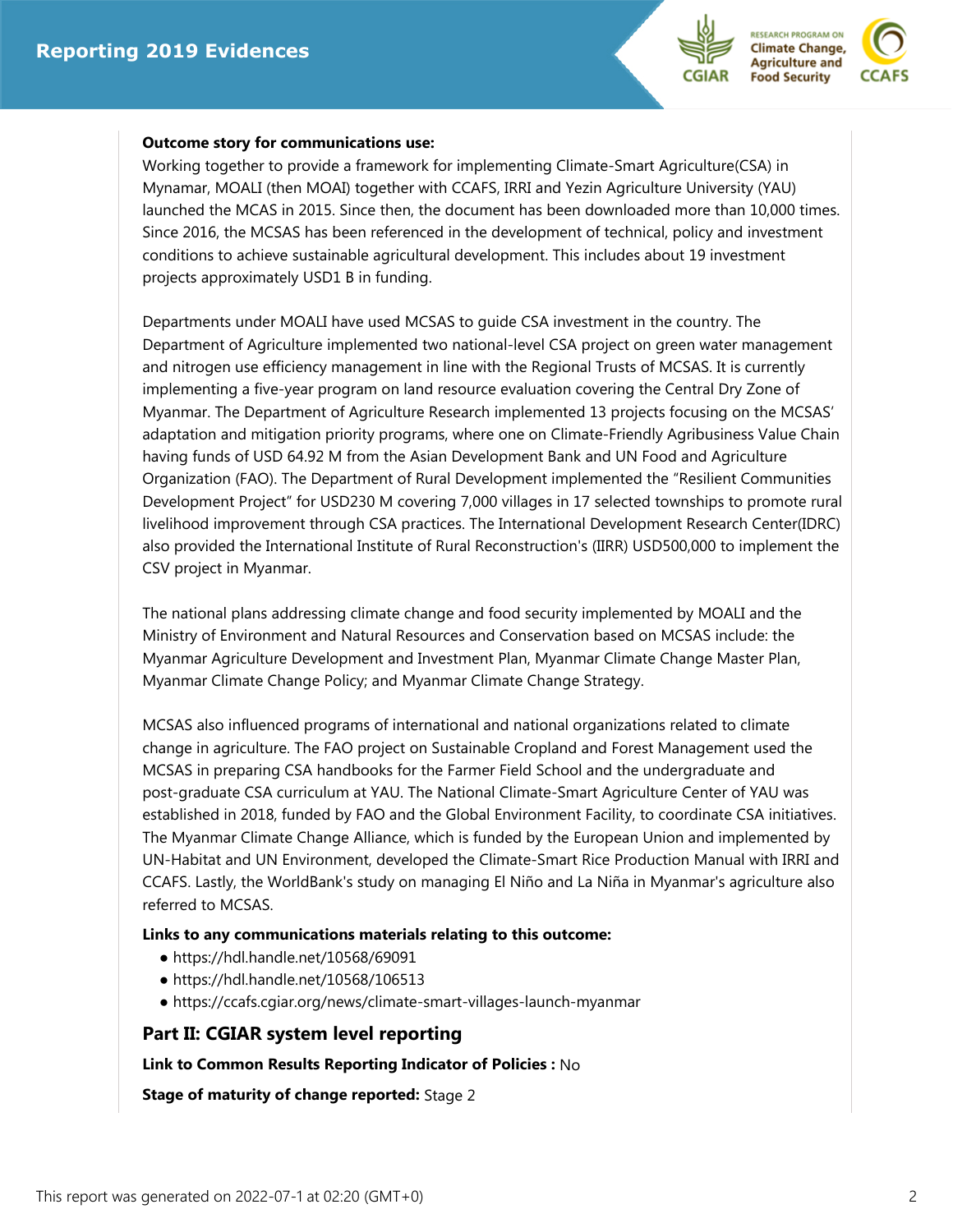



# **Links to the Strategic Results Framework:**

Sub-IDOs:

● Conducive agricultural policy environment

Is this OICR linked to some SRF 2022/2030 target?: Yes

SRF 2022/2030 targets:

 ● Reduce agriculturally related greenhouse gas emissions compared to business-as-usual scenario 2022

 ● Increase in water and nutrient (inorganic, biological) use efficiency in agro-ecosystems, including through recycling and reuse

Description of activity / study: <Not Defined>

# **Geographic scope:**

● National

Country(ies):

● Myanmar

Comments: <Not Defined>

#### **Key Contributors:**

Contributing CRPs/Platforms:

● CCAFS - Climate Change, Agriculture and Food Security

Contributing Flagships:

- FP2: Climate-Smart Technologies and Practices
- FP1: Priorities and Policies for CSA

Contributing Regional programs:

● SEA: Southeast Asia

Contributing external partners:

- IIRR International Institute of Rural Reconstruction
- MOALI Ministry of Agriculture, Livestock and Irrigation (Myanmar)

# **CGIAR innovation(s) or findings that have resulted in this outcome or impact:**

With CCAFS help MOALI developed the CSA strategy of Myanmar in 2016. The document enumerates the possible actions that Myanmar can undertake to upscale CSA.

**Innovations:** <Not Defined>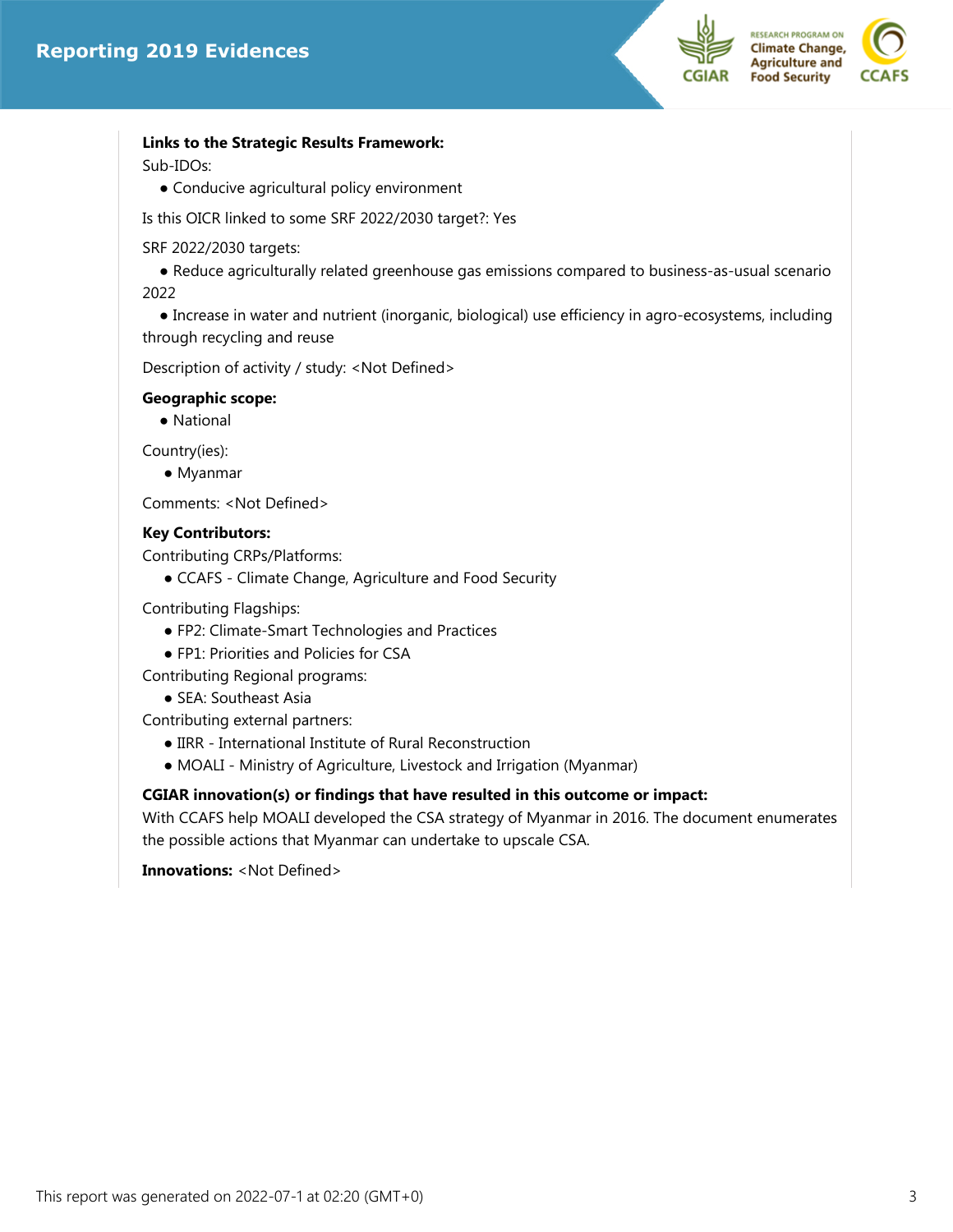



### **Elaboration of Outcome/Impact Statement:**

MCSAS was developed by MOALI (then MOAI) together with CCAFS, IRRI and Yezin Agriculture University (YAU) after a national consultation meeting on 'CSA Strategies in Myanmar' in 2014(1). Since its launch in September 2015 (more than 10,000 downloads), MCSAS has guided the development of technical, policy and investment conditions to achieve sustainable agricultural development(2).

Departments under MOALI have used MCSAS to guide CSA investment in the country. The Department of Agriculture implemented two national-level CSA project on green water management and nitrogen use efficiency management in line with the Regional Trusts of MCSAS. It is currently implementing a five-year program on land resource evaluation covering the Central Dry Zone of Myanmar(3). The Department of Agriculture Research implemented 13 projects focusing on the MCSAS' adaptation and mitigation priority programs, where one on Climate-Friendly Agribusiness Value Chain having funds of USD 64.92 M from the Asian Development Bank and UN Food and Agriculture Organization (FAO)(3). The Department of Rural Development implemented the "Resilient Communities Development Project" for USD 230 M covering 7,000 villages in 17 selected townships to promote rural livelihood improvement through CSA practices(3). Since 2016, about 19 investment projects on CSA referenced the MCSAS, approximately USD1 B in funding(3). This included the International Institute of Rural Reconstruction's (IIRR) USD500,000 project for full implementation of the CSV program in Myanmar from the International Development Research Center(4,5)

The national plans addressing climate change and food security implemented by MOALI and the Ministry of Environment and Natural Resources and Conservation based on MCSAS include the Myanmar Agriculture Development and Investment Plan(6), Myanmar Climate Change Master Plan(7), Myanmar Climate Change Policy(8); and Myanmar Climate Change Strategy(9).

MCSAS also influenced programs of international and national organizations related to climate change in agriculture. The FAO project on Sustainable Cropland and Forest Management used the MCSAS in preparing CSA handbooks(10) used in Farmer Field School and the undergraduate and post-graduate CSA curriculum at YAU(11). The National Climate-Smart Agriculture Center of YAU was established in 2018, funded by FAO and the Global Environment Facility, to coordinate CSA initiatives (12). The Myanmar Climate Change Alliance, which is funded by the European Union and implemented by UN-Habitat and UN Environment, developed the Climate-Smart Rice Production Manual with IRRI and CCAFS(13). Lastly, the WorldBanks study on managing El Niño and La Niña in Myanmar's agriculture also referred to MCSAS(14).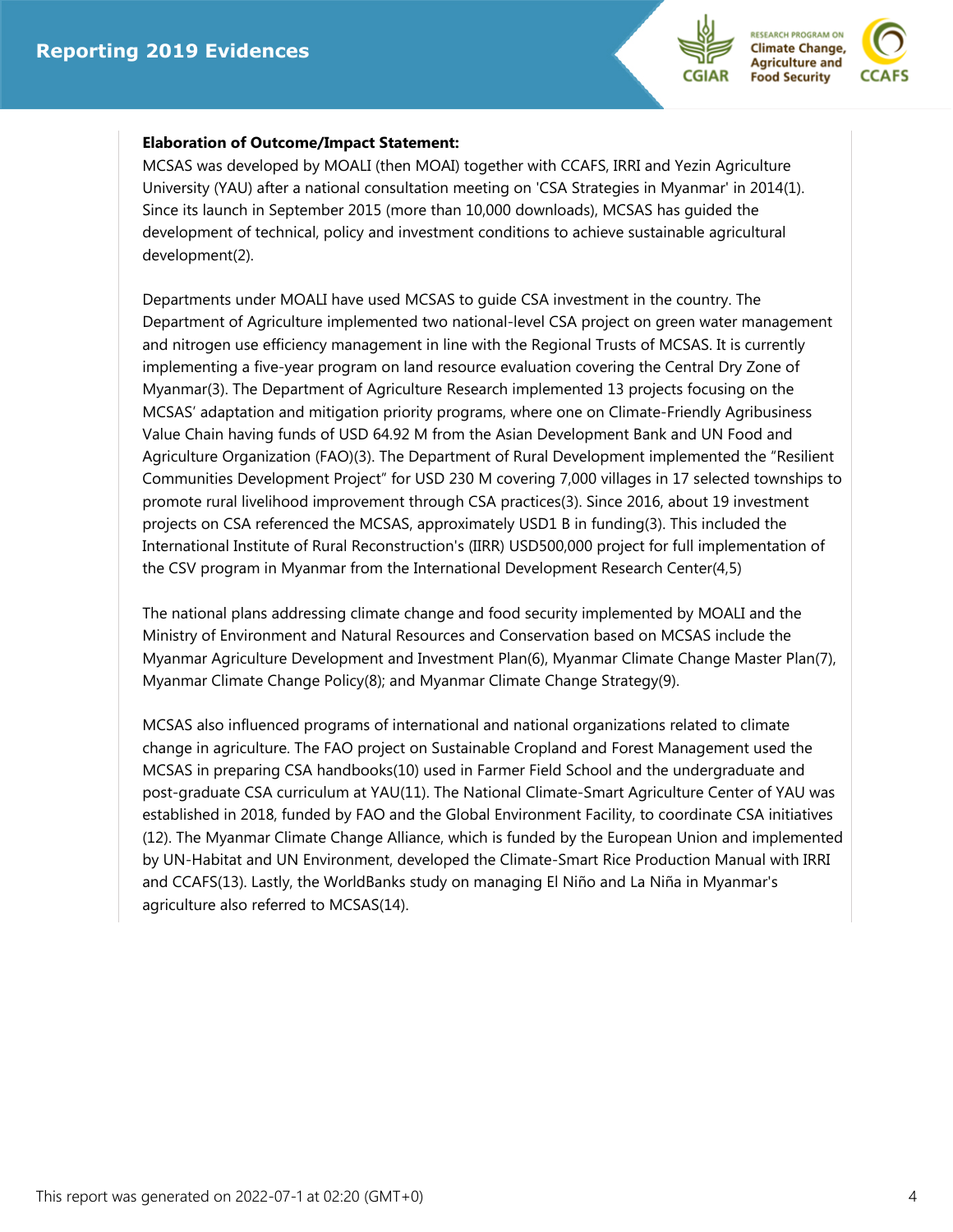

# **References cited:**

1 Myanmar's climate-smart agriculture strategy: a roadmap to resilience and sustainability https://ccafs.cgiar.org/research-highlight/myanmar%E2%80%99s-climate-smart-agriculture-strategy-r oadmap-resilience-and#.Xkd-J2gzZPb

2 Hom NH, Htwe NM, Hein Y, Than SM, Kywe M, Htut T. 2015. Myanmar Climate-Smart Agriculture Strategy. Ministry of Agriculture and Irrigation (MOAI). Naypyitaw, Myanmar: CGIAR Research Program on Climate Change, Agriculture and Food Security (CCAFS), International Rice Research Institute (IRRI). https://hdl.handle.net/10568/69091

3 Htwe NM, The NEM, Naing NNZ, Hein Y. 2019. Documenting the application of the Myanmar Climate-Smart Agriculture Strategy. CCAFS Working Paper No. 292. Wageningen, the Netherlands: CGIAR Research Program on Climate Change, Agriculture and Food Security (CCAFS). https://hdl.handle.net/10568/106513

4 IDRC approval letter for CSV project implementation

https://www.dropbox.com/s/v72hzrro5ms9jqd/IDRC\_Myanmar%20CSV%20Letter%20of%20Approval.p  $df?dl=0$ 

5 Climate-Smart Villages launch in Myanmar

https://ccafs.cgiar.org/news/climate-smart-villages-launch-myanmar

6 MOALI. (2018). Myanmar Agriculture Development and Investment Plan (2018-2022). NayPyiTaw, Myanmar: Ministry of Agriculture, Livestock and Irrigation.

https://www.lift-fund.org/sites/lift-fund.org/files/publication/MOALI\_ADS\_June2018\_compressed\_EN.p df

7 MONREC. (2018a). Myanmar Climate Change Master Plan (2018-2030). NayPyiTaw: Republic of the Union of Myanmar, Ministry of Natural Resources and Environmental Conservation.

https://myanmarccalliance.org/mcca/wp-content/uploads/2015/12/MCCMP\_ENG\_READY-TO-PRINT\_2 7-May-2019.pdf

8 MONREC. (2018b). Myanmar Climate Change Policy. NayPyiTaw: Republic of Union of Myanmar, Ministry of Natural Resources and Environmental Conservation.

http://unhabitat.org.mm/wp-content/uploads/2019/06/MCCP\_2019.pdf

9 MONREC. (2018c). Myanmar Climate Change Strategy (2018-2030). NayPyiTaw: Republic of the Union of Myanmar, Ministry of Natural Resources and Environmental Conservation.

https://myanmarccalliance.org/mcca/wp-content/uploads/2015/12/MCCS\_ENG\_UNH-Website.pdf 10 FAO. 2019. Handbook on Climate Smart Agriculture in Myanmar. Nay Pyi Taw.

http://www.fao.org/3/ca3662en/ca3662en.pdf

11 FAO. 2019. Climate Smart Agriculture Curriculum/Module for B. Agr. Sc. and M. Agr. Sc Degree Programme at Yezin Agricultural University in Myanmar. Yangon.

http://www.fao.org/3/ca3676en/ca3676en.pdf

12 Launching of National Climate Smart Agriculture Center https://www.yau.edu.mm/climate-smart/ 13 Labios, R.V. and Wassmann R.2018. Climate-smart Rice Production Manual: Myanmar Context. Los Baños (Philippines), International Rice Research Institute. 171p.

https://drive.google.com/file/d/1YK2uzZKbg5foRdPFWKbHIgO\_cqmdhm2x/view

14 William R. Sutton, Jitendra P. Srivastava, Mark Rosegrant, James Thurlow, and Ioannis Vasileiou. 2019. Striking a Balance: Managing El Niño and La Niña in Myanmar's Agriculture. RepNo 132066. World Bank, Washington, DC.

https://openknowledge.worldbank.org/bitstream/handle/10986/31523/Striking-a-Balance-Managing-El-Ni%C3%B1o-and-La-Ni%C3%B1a-in-Myanmar-s-Agriculture.pdf?sequence=1&isAllowed=y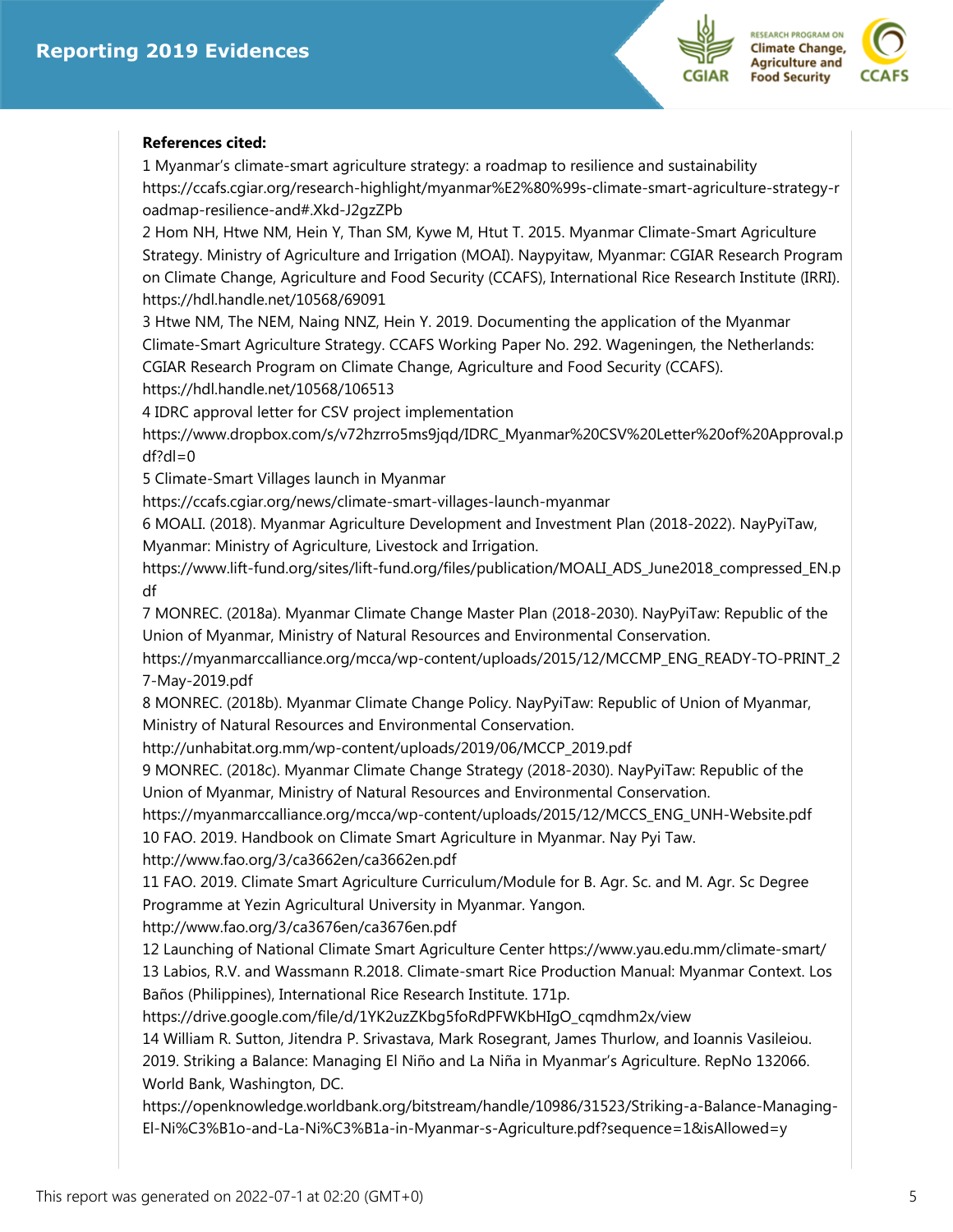



#### **Quantification:**

**Type of quantification:** b) Extrapolated estimates **Number:** 1000000000.00

**Unit:** USD

**Comments:** The list of Climate Change and Agriculture projects that have referenced the Myanmar Climate-Smart Agriculture Strategy: 1. Climate Friendly Agriculture (2015-2016, DOA) 2. Green Water Management (2016-2018, DOA) 3. Nitrogen Use Efficiency Management (2017-2018, DOA) 4. Land Resource Evaluation for productive and Resilient Landscape in Central Dry Zone of Myanmar (2016-2020, DOA) 5. Climate friendly agribusiness value change (2019-2026, DAR) 6. Climate resilience variety with market preferences traits (2019-2022, DAR) 7. Development of short duration & BB resistant rice variety (2016-2021, DAR) 8. Development of submergence tolerant BB resistant rice varieties (2016-2021, DAR) 9. MAS in rice for salt & submergence tolerant & BB resistant Line (2015-2021, DAR) 10. MAS in tomato for TYLCV tomato Yellow leaf Curve Virus resistance line (2017-2020, DAR) 11. Development of drought tolerant groundnut variety (2018-2022, DAR) 12. Development of green gram for yellow mosaic resistance (2018-2021, DAR) 13. Implementation of comprehensive vulnerability assessment in Labutta, Pakokku and Hakha Townships and implementation of local adaptation plans (MCCA) 14. Master Plan for Climate Smart Agriculture, Livestock and Fisheries, through development of training module for ToT (MCCA, IRRI) 15. Sustainable cropland and forest management in priority agro-ecosystems of Myanmar (SLM-GEF) (2016-2020, FAO) 16. Scaling Out Community-based Adaptation (CBA) via Climate Smart and Nutrition Villages as Platforms to Address Food Insecurity in Myanmar (2018-2020, IIRR) 17. Applying seasonal climate forecasting and innovative insurance solutions to climate risk management in the agriculture sector in SE Asia (2019-2022, IIRR) 18. Addressing Climate Changes Risk on Water Resources and Food Security in the Dry Zone of Myanmar (2015-2019, Cesvi, UNDP Myanmar, Adaptation Fund) 19. Rural Livelihoods and Climate Change Adaptation project (2014-2017, HIMILICA, MIID) Reference: Htwe NM, The NEM, Naing NNZ, Hein Y. 2019. Documenting the application of the Myanmar Climate-Smart Agriculture Strategy. CCAFS Working Paper No. 292. Wageningen, the Netherlands: CGIAR Research Program on Climate Change, Agriculture and Food Security (CCAFS). https://hdl.handle.net/10568/106513

**Gender, Youth, Capacity Development and Climate Change:**

**Gender relevance:** 0 - Not Targeted

**Youth relevance:** 0 - Not Targeted

**CapDev relevance:** 0 - Not Targeted

**Climate Change relevance:** 2 - Principal

Describe main achievements with specific **Climate Change** relevance: It provides a strategy to upscale CSA to cope with climate change.

**Other cross-cutting dimensions:** No

**Other cross-cutting dimensions description:** <Not Defined>

**[Outcome](https://marlo.cgiar.org/projects/CCAFS/studySummary.do?studyID=611&cycle=Reporting&year=2019) Impact Case Report link:** Study #611